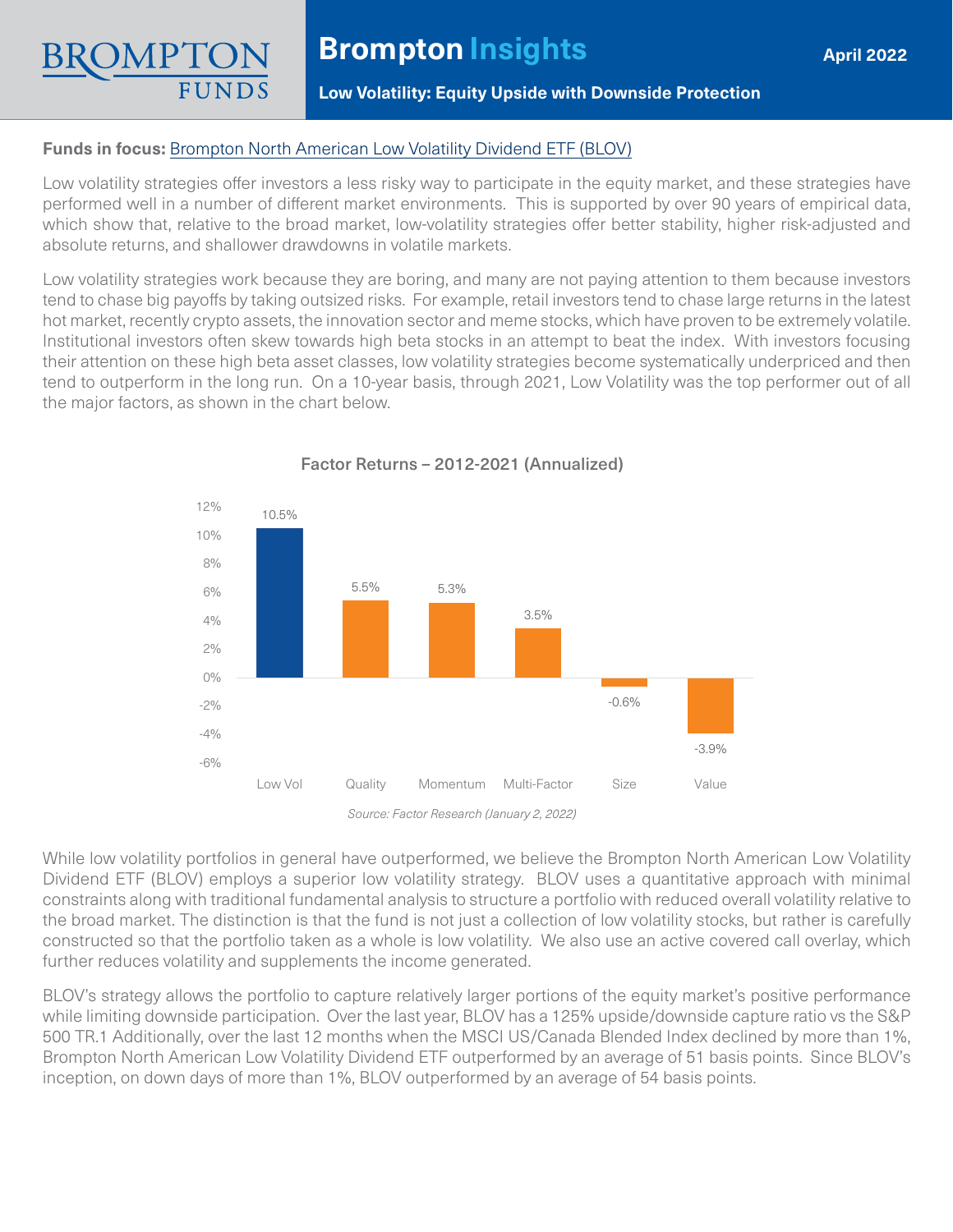

### Daily Performance on Days With > 1% Market Declines

*Source: Brompton Funds, Refinitiv Datastream, as at March 31, 2022. North American Equities is represented by an equal weighted blend of the MSCI USA Index and the MSCI Canada Index.* 

Given the recent volatility in the market surrounding the war in Ukraine, worries about inflation, and rising interest rates, we believe that BLOV is an excellent, less volatile way for investors to get exposure to the North American equity market. Over the past 12 months to March 31, 2022, BLOV has generated a 20.2% total return and since inception, the fund has produced a 16.1% per annum return.

# Brompton's Approach

[Brompton North American Low Volatility Dividend ETF \(BLOV\)](https://www.bromptongroup.com/product/brompton-north-american-low-volatility-dividend-etf/) is designed to produce equity returns with lower volatility through investing in a diversified portfolio of North American large capitalization equities. Our Portfolio Management team employs quantitative analysis with an active fundamental overlay to construct a portfolio with lower overall volatility than the market. The PM team also overlays an options strategy with the goal of further lowering volatility, while also aiming to increase distributable cash and total returns.

| <b>Annual Compound Returns<sup>2</sup></b>                 | YTD       | $1-YR$   | <b>Since</b><br><b>Inception</b> |
|------------------------------------------------------------|-----------|----------|----------------------------------|
| <b>Brompton North American Low Volatility Dividend ETF</b> | $(2.0\%)$ | $20.2\%$ | 16.0%                            |